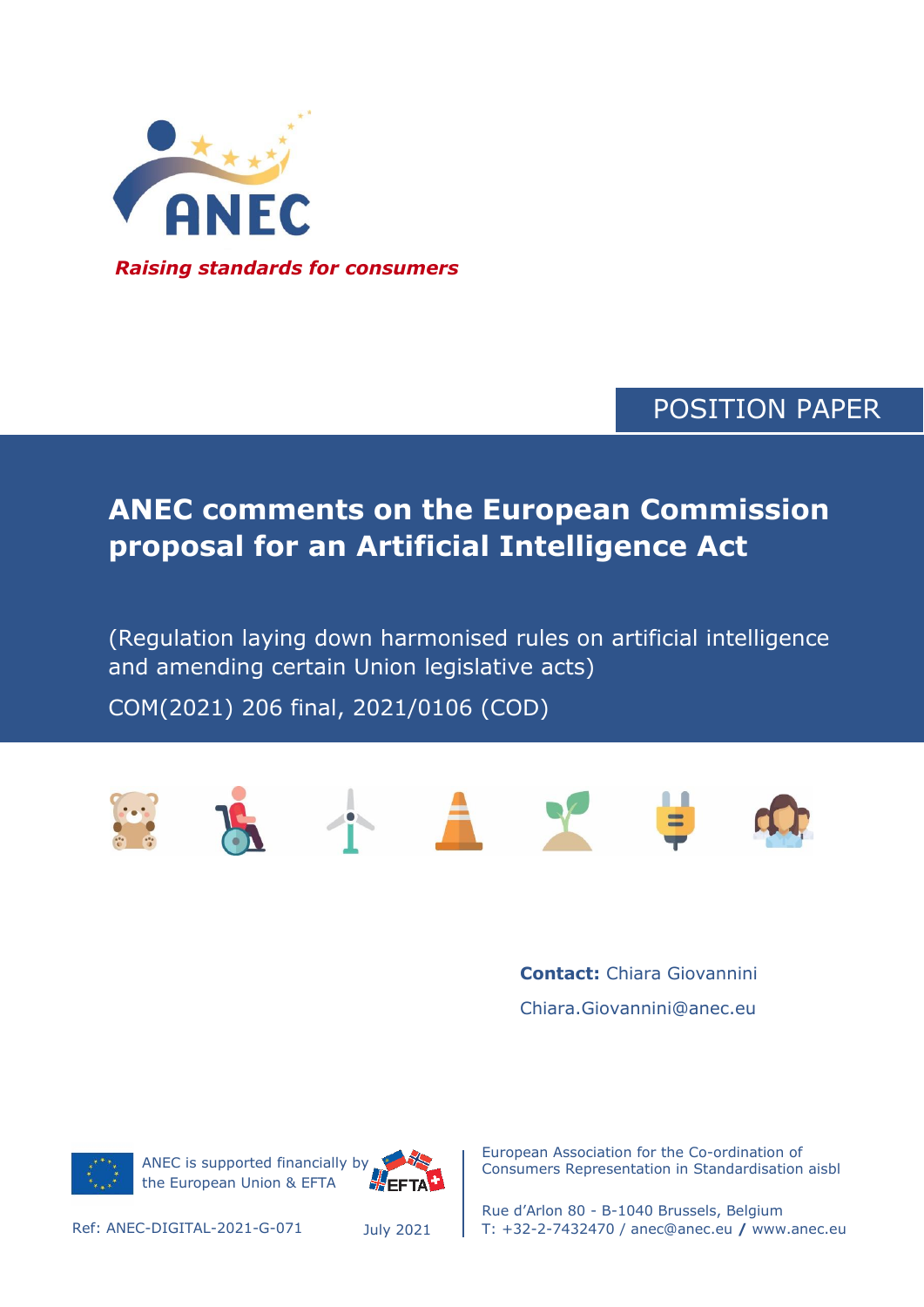# 1 | Executive Summary

ANEC welcomes the European Commission consultation on the proposal for a Regulation laying down harmonised rules on artificial intelligence and amending certain Union legislative acts and we are pleased to share our views on the future European legislation on AI.

As a member of the Independent High-Level Expert Group on Artificial Intelligence set up by the European Commission and of the CEN-CENELEC Focus Group on Artificial Intelligence and CEN-CLC Joint Technical Committee 21 on AI, we focus our replies on the use of standards and related legal provisions to shape the European approach for Trustworthy AI.

In reply to the European Commission Inception Impact Assessment from 2020 on a proposal for a legal act of the European Parliament and the Council laying down requirements for Artificial Intelligence, ANEC expressed support for a legislative instrument establishing mandatory requirements for all applications. The new rules should cover risks posed by AI systems in a proportionate manner, with more stringent rules for high-risk applications  $<sup>1</sup>$ .</sup>

We refer to the BEUC's position for other aspects of consumer relevance, such as the biometrics techniques and their impact on consumers, the list of high-risk AI application of Annex III and the specific AI consumer rights, including redress<sup>2</sup>.

# 2 | Scope and definitions

While we agree that there are standalone AI software applications (chatbots, facial recognition etc…), we also think that there are many AI applications where it is the combination with hardware or other connected device that is fundamental to the risk. For example, certain AI facial recognition software has to be connected to a camera in order to work. If it is a simple low-resolution camera, the system capability is limited and so is the risk. If the AI software is connected to a high-performance camera, a night vision camera or through a network of many cameras, the risk is very significant. By treating the 'AI system' as software alone and ignoring the hardware, the understanding and controlling of the possible risk is limited.

We therefore suggest that a new definition is added for AI systems:

*'Artificial intelligence system' (AI system)* means a combination of AI with hardware or other devices that for a given set of human-defined objectives, generate outputs such as content, predictions, recommendations, *movements, actions* or decisions influencing the environments they interact with.'

<sup>1</sup> https://www.anec.eu/images/Publications/position-papers/Digital/ANEC-DIGITAL-2020-G-106-.pdf <sup>2</sup> We also believe that new consumers rights should be enshrined, for all AI systems, and not only highrisk applications, as follows: Right to Transparency, Explanation, and Objection, Right to Accountability and Control, Right to Fairness, Right to Safety and Security, Right to Access to Justice, Right to Reliability and Robustness.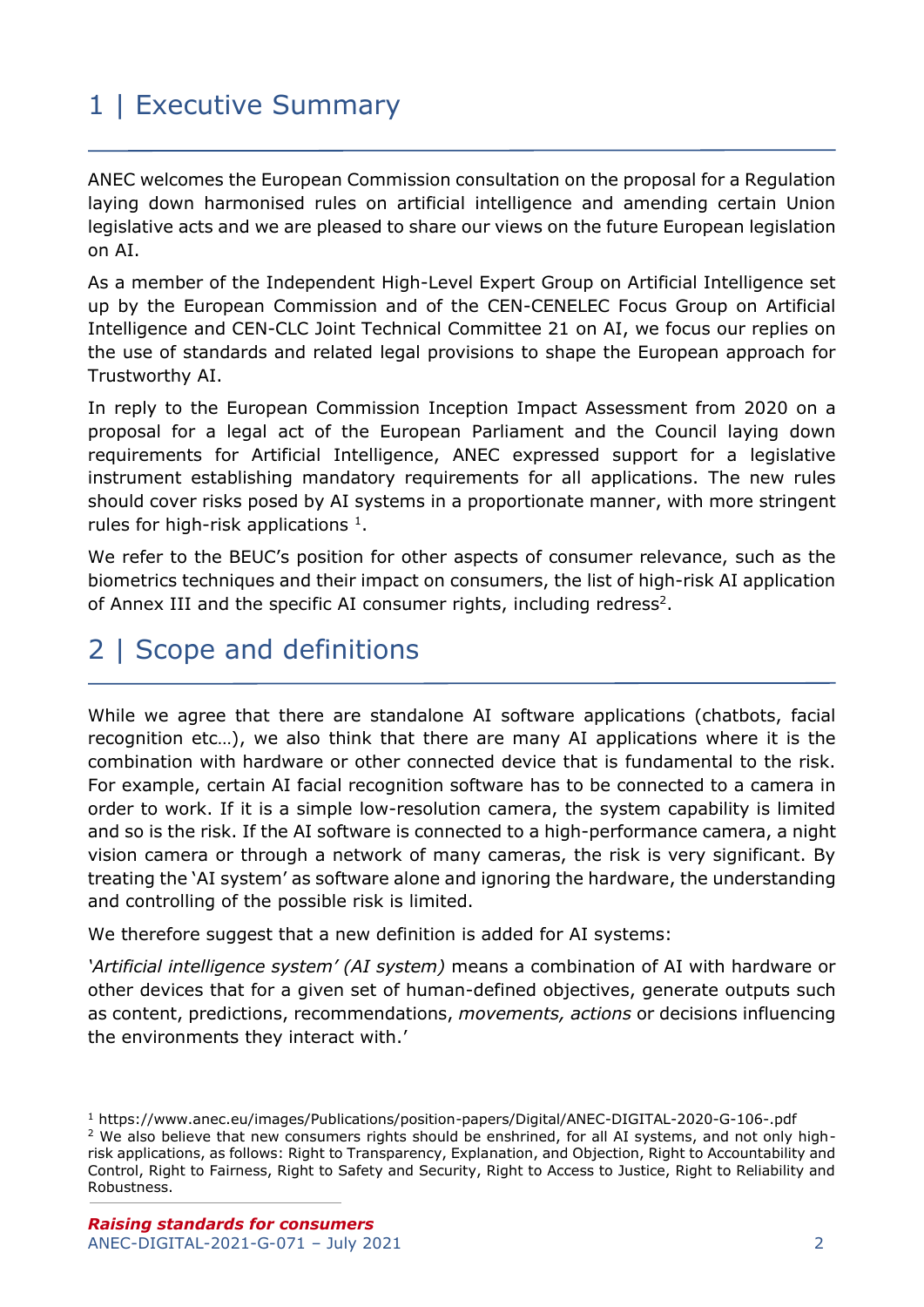From the point of view of consumers, the concept of "intended use" does not correspond with real-life situations and neglects the expectations of consumers in modern society. In order to cover the consumer behaviours and what influences them, we suggest introducing the concept of **foreseeable use** (and not only misuse), based on the following elements: the technical and functional characteristics of the AI system, the factual and human behaviours and physical characteristics, the relation with other products and the use with other products. If use is reasonably foreseeable, then the product should not cause harm regardless of whether the use is as intended or not. We think that the presentation of the product is also an important element to take into account because it influences the consumer behaviour.

We welcome the reference to the concept of **substantial modifications**. However, we think that it should also cover the modifications to the foreseeable use and not only intended purpose for which the AI system has been assessed.

## 3 | Prohibited AI

We welcome the strong stance against certain AI practices which is in line with the European approach to Trustworthy AI. However, we think that there are several loopholes and exceptions which leave the door open for discussion and interpretation.

We fully support the EDPS/EDPB call for the ban on the use of AI for automated recognition of human features in publicly accessible spaces, and some other uses of AI that can lead to unfair discrimination such as social scoring<sup>3</sup>. We ask for the proposed AI regulation to ban these dangerous AI practices.

Stronger rules are needed to determine how and by whom **biometrics** technology can be used and the guarantees for citizens and consumers. Considering the high risk of abuse, discrimination and violation of fundamental rights to privacy and data protection, the European Union must develop a strong, privacy-protective approach for biometrics systems before they are largely used in public spaces by private operators and not only public enforcement authorities (as currently done in the proposed AI Act).

'Personally identifiable biometric indicators' could be identified. They would cover a range of AI practices including behavioural biometrics like walking patterns or touch screen usage, allowing for a clear assessment of the risk for consumers and possible prohibition to protect consumers.

About the protection of groups of persons with **vulnerabilities**, we would like to remind that everyone can be in vulnerable situation at a given point in time. This is the case when consumers are exposed to "black box" technology and other AI practices.

We also refer to our comments about the concept of foreseeable use (and not only misuse or intended use) in the context of the intentional effects of the AI to be prohibited, which we think is too restrictive in terms of dangerous AI practices.

<sup>3</sup> https://edps.europa.eu/press-publications/press-news/press-releases/2021/edpb-edps-callban-use-ai-automated-recognition\_en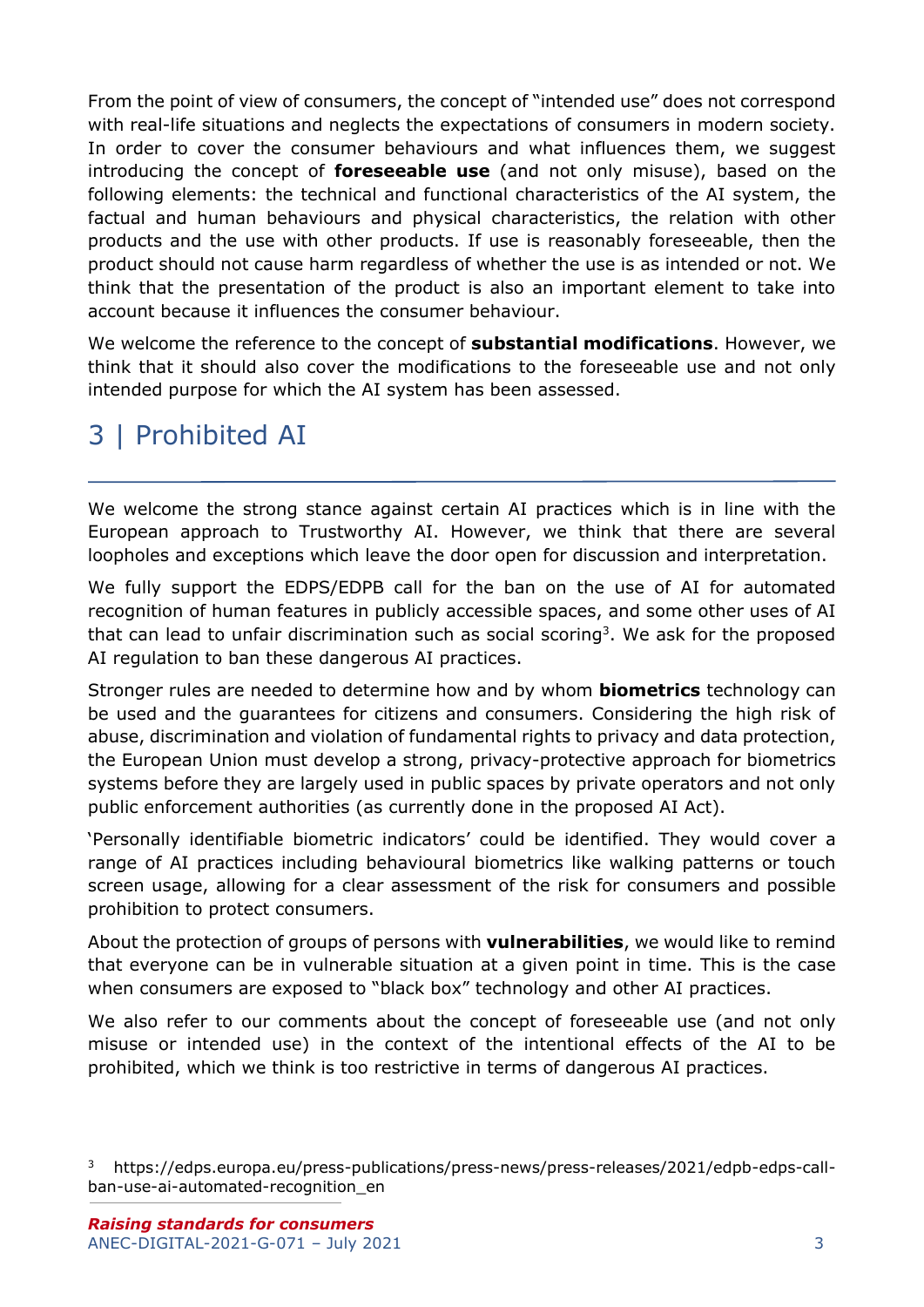# 4 | High risk AI systems

#### *4.1 Classification rules for high-risk AI systems (art. 6)*

The reference to the conformity assessment regimes contained in the existing product legislation/Union harmonisation legislation has the consequence that the majority of AI consumer products such as toys or connected appliances would undergo only the manufacturer self-assessment, even if posing a high-risk to consumers. This is because existing product legislation uses **conformity assessment modules** that were developed for the type of risks addressed by such sectoral legislation (eg: chemical, mechanical, etc) and therefore do not include risks posed by AI.

As the European Commission's assessment of product safety and liability legislation showed, there are gaps in present legislation and new AI related aspects such as explicability require new legal provisions, especially for enforcement purposes. The AI Act should be based on and explicitly refer to the precautionary principle.

We think that new specific rules should be adopted in the draft AI Regulation, to make the appropriate risk assessment of all AI products, taking into account the nature of the hazard and the likelihood of its occurrence. Based on the assessment results, different rules can be applied in a proportionate manner.

Any AI system has the potential to cause harm so identifying a limited group as highrisk and ignoring the rest can result in dangerous systems slipping through.

In order to assess whether the AI system is posing a high or low risk, criteria such as likelihood of the harm occurring, immediacy of the harm, the foreseeable use of the AI system (and not only the intended use which is not covering the potential effects of machine learning) have to be taken into account too. In addition, provisions have to deal with how uncertainties and assumptions impact the risk assessment. In addition to cyber risks, personal security risks, risks related to the loss of connectivity and mental health risks, the risks to the environment should not be forgotten.

We believe that product liability rules should be updated to ensure consumers are protected when they face problems with their digital goods.

Annex II with the list of List of Union harmonisation legislation based on the New Legislative Framework should also refer to the Low Voltage Directive (2014/35/EU) as many AI consumer products will be domestic robots or autonomous domotic environments.

#### *4.2 Requirements for high-risk AI systems (Chapter 2)*

We welcome the use of most of the requirements of the HLG Ethics Guidelines for Trustworthy AI into specific requirements for 'high-risk' AI. However, we regret that the requirement about **'inclusivity, non-discrimination and fairness'** is not expressly present in the draft act. We believe that it should be made mandatory, especially in the context of data and data governance and design or purpose-setting.

In terms of accountability, another important Ethics Guidelines requirement, we think that new provisions should be introduced about **complaint and redress-by-design**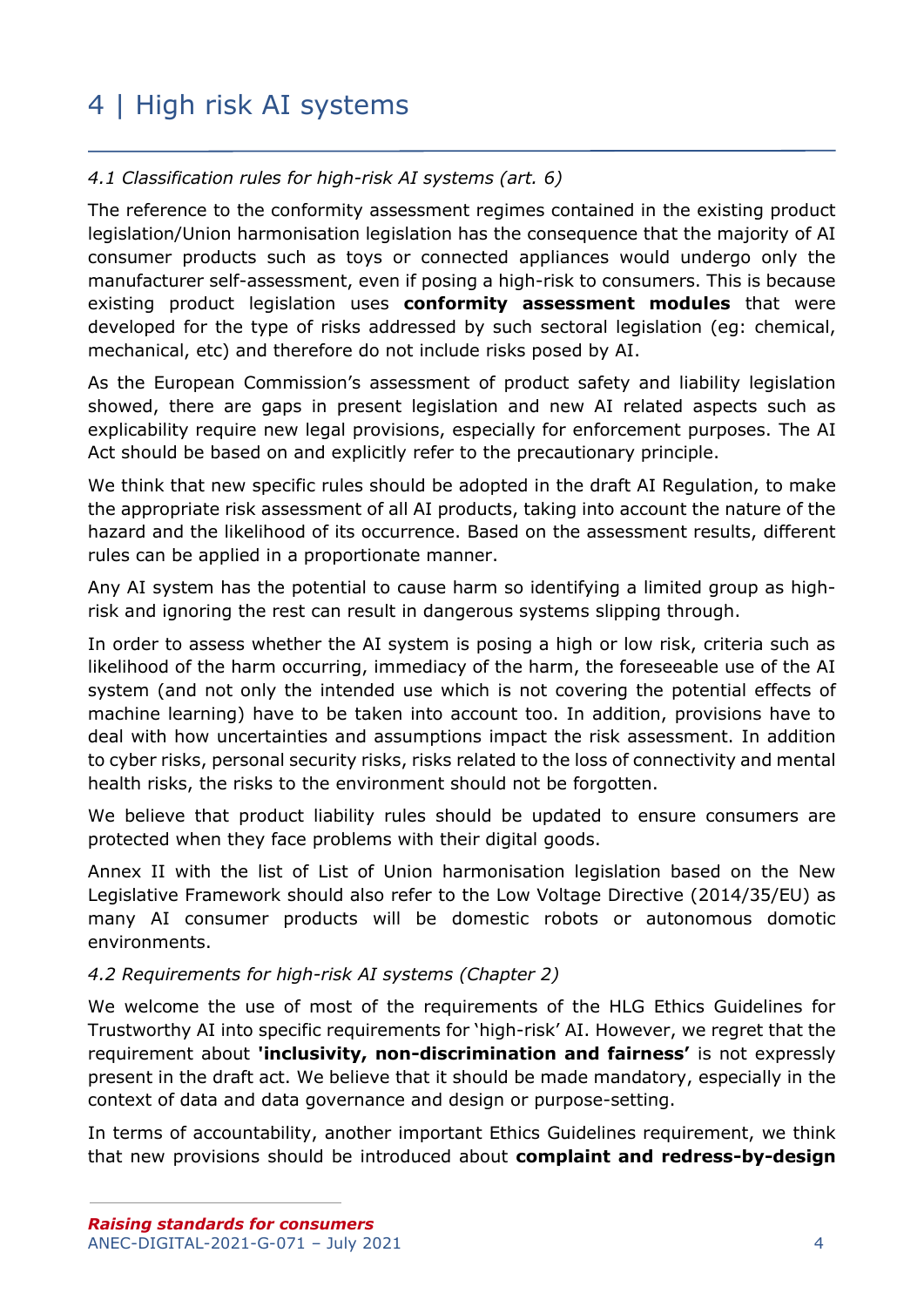mechanisms to allow users and consumers to report problems with the AI system and obtain a solution.

We also reiterate our comments about the consideration of the foreseeable use and not only the intended purpose of the AI system when ensuring compliance with the requirements.

**Standards** can be used to embed security requirements at the design phase of the product and to ensure compliance with legal requirements. However, for a standard to be effective, its provisions need to be clear, unambiguous and replicable. This is particularly important in the case of AI systems: because security breaches can take multiple forms, objective and measurable requirements are needed to allow for the objective assessment of the conformity level of AI systems. This might prove to be particularly challenging for Harmonised Standards covering the AI systems in Annex III.

We expect European standards to specifically address European values and fundamental rights and not just adopt International Standards which might not reflect our values and principles. Standards can be a tool to introduce values/principles in product/service design (eg: privacy by design) as they can embed principles in technologies, underpinning legislation. As consumers, we want to be sure that consumer protection principles will be reflected by design in the future European standards on AI.

But it is not only about the 'what is standardised', it also about the 'how standards are made'.

While the identification of strategic priorities in the standardisation development of digital technologies by the European Standardisation Organisations (ESOs) is key to ensure European values and principles are preserved and protected, a reflection has to take place about the decision-making processes inside the ESOs. This is not only about the governance but mainly about technical decisions and comments.

And because the European values and principles include consumer protection, we are concerned by such developments. Openness, inclusiveness, global markets and international trade should not preclude the protection of European values and principles.

We also call for increased **inclusiveness of the standardisation process** in order for consumers of all ages and abilities to be able to effectively participate in the development of the standards. Unfortunately, sometimes it is not the case. This does not bode well for the future development of the standards, which should be based on the consensus of all the concerned stakeholders.

#### *4.3 Implementing acts establishing common specifications (art. 41)*

The European legislators delegate to the European Commission the power to request the European Standardisation Organisations (ESOs) to develop standards in line with the principles of Regulation 1025/2012 (consensus, coherence, transparency, openness, independence of special interests, efficiency). However, as the ESOs can refuse to accept a standardisation request, which validity ceases if not accepted, it is opportune to foresee a fall-back solution in case of lack of Harmonised Standards.

However, we suggest that the Commission is invited to conduct extensive **stakeholders' consultations** on the draft implementing acts containing the technical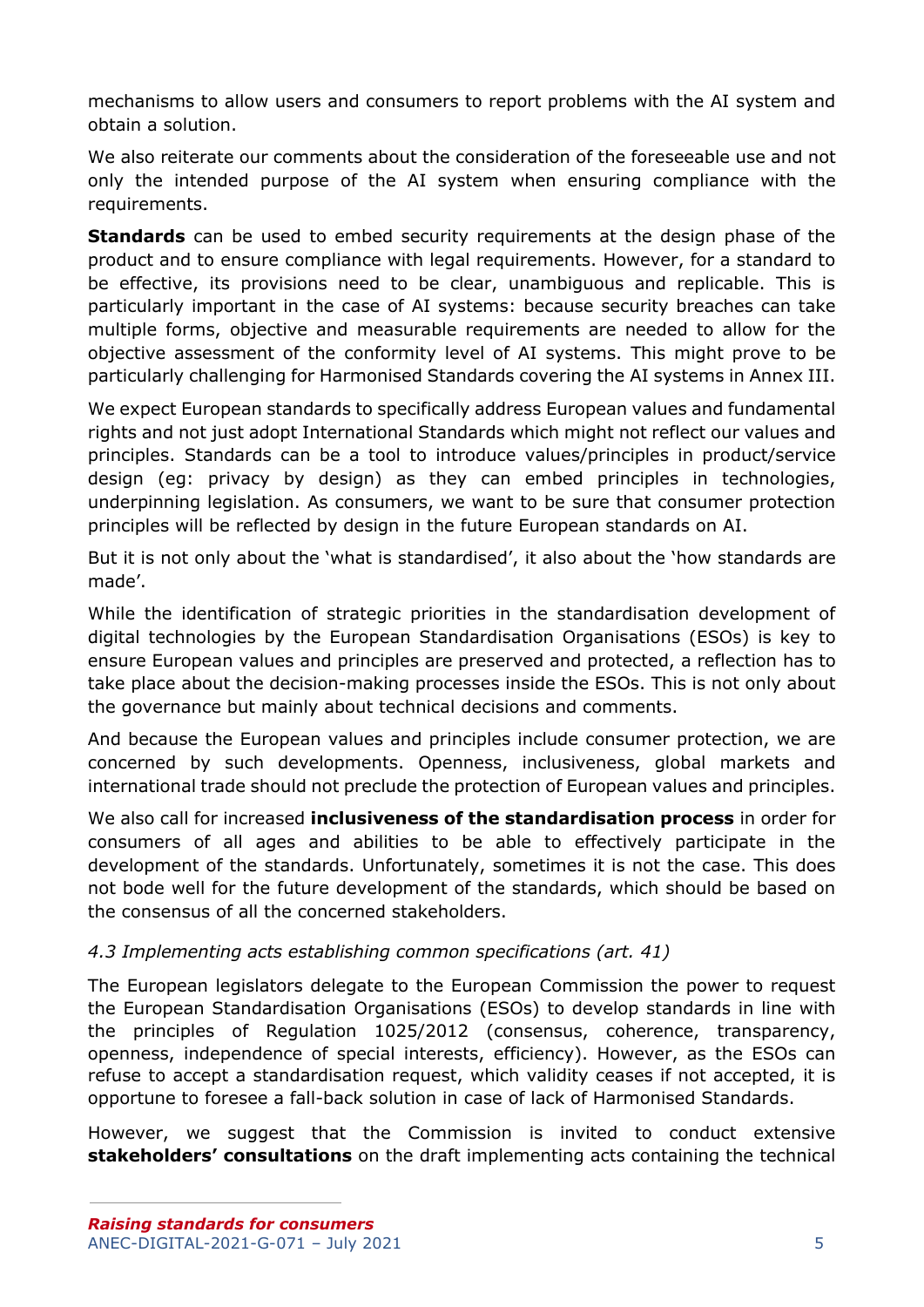specifications, beyond the usual comitology procedures, in order to ensure that the views of all stakeholders are duly considered.

#### *4.4 Presumption of conformity with certain requirements (art 42)*

We think that the provision about presumption of conformity with certain requirements (art 42.1) represents an important loophole which should not be allowed. Despite the reference to the intended purpose only, we doubt the existence of such closed and constrained AI systems able to ensure a total control on the data they use.

We wonder whether the reference to future **cybersecurity** scheme adopted to meet the cybersecurity requirements set out in Article 15 is appropriate, bearing in mind the uncertainty about the existence of such future schemes and the different scope of the two Regulations.

### *4.4 Conformity assessment (art. 43)*

We reiterate our comments about the reference to the conformity assessment regimes contained in the existing product legislation/Union harmonisation legislation, which is not enough to protect consumers as existing product legislations are based on the risks addressed by such legislation (eg: mechanical, electrical, etc), and not the risks posed by AI.

We think that new specific rules should be adopted in the draft AI Regulation, to make the **appropriate risk assessment of all AI products**, taking into account the nature of the hazard and the likelihood of its occurrence. Based on the assessment results, different conformity assessment modules can be applied, in a proportionate manner.

About the machine-learning of high-risk AI systems which would not require a new conformity assessment as not resulting in substantial modifications (art.43.4), we doubt the existence of such closed and constrained/pre-determined AI systems able to ensure a total control on the data they use.

#### *4.5 CE marking (art. 49)*

Even though **CE Marking** is not intended as a mark for consumers, its appearance on many products (or their packaging) is widely recognised by consumers and therefore can be interpreted by them as a consumer mark and misled them. ANEC wants to see CE Marking relegated to the technical file of a product that European law also requires.

After over twenty years of the Internal Market for products, CE Marking should no longer be allowed to mislead and confuse European consumers, not only for products falling under the AI regulation, but for all consumer products that require CE marking<sup>4</sup>.

### 5 | Transparency obligations for certain AI systems

ANEC believes that having sufficient and adequate knowledge about the safety and other aspects of the products consumers buy and use, is an essential consumer need. Information should be reliable, understandable and transparent. Warnings should only

<sup>4</sup> https://www.anec.eu/publications/position-papers/201-anec-position-paper-on-ce-marking-caveatemptor-buyer-beware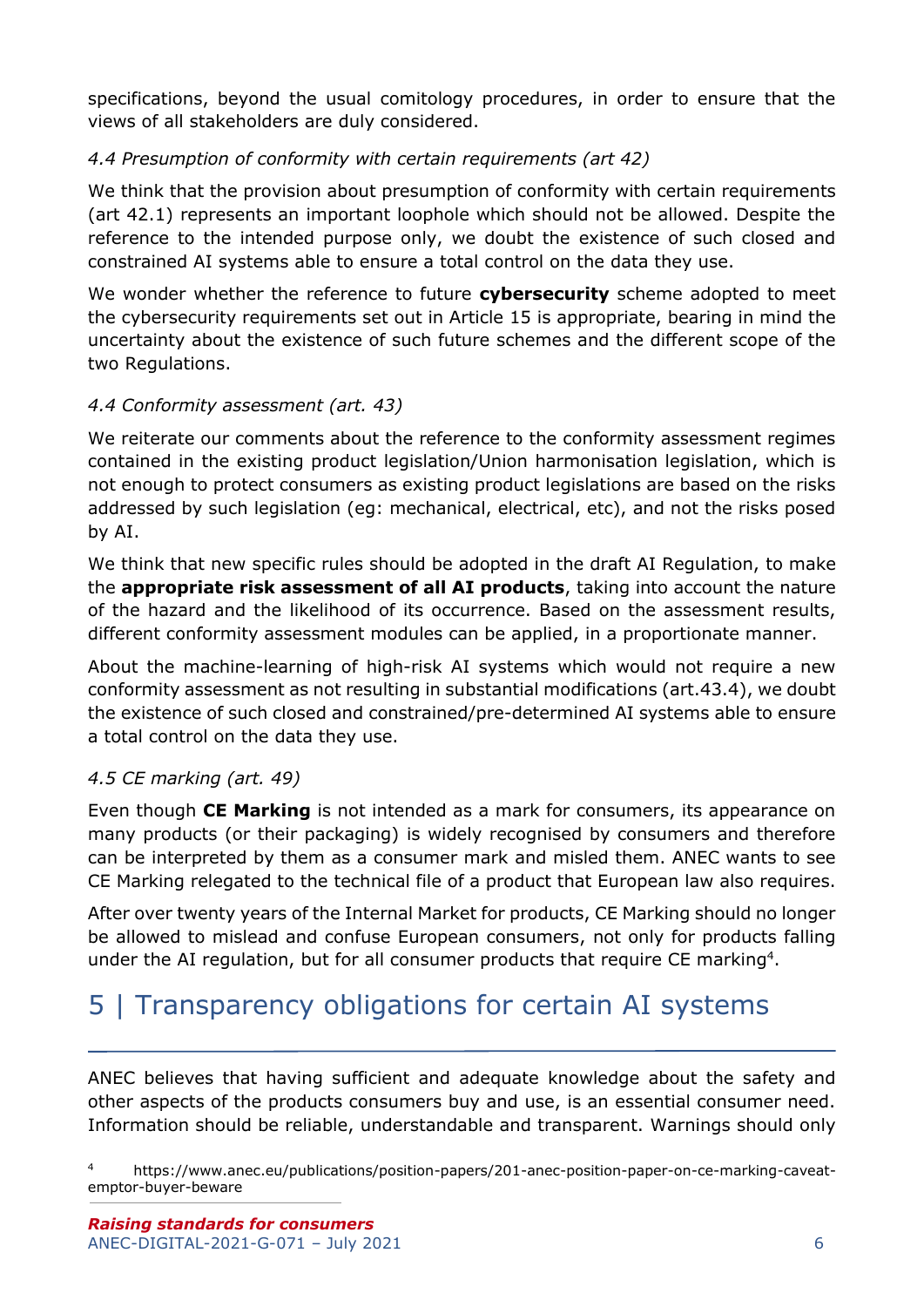be complementary to strict safety measures and should not exonerate manufacturers from ensuring that products do not present a risk to consumers.

However, the inherent **information asymmetry** associated with AI or an evolving/machine learning system, makes the function of information different from information linked to traditional, non-AI products (e.g. Ecolabel) where the technological content of the product is "static". The information is not very helpful if the behaviour of products changes over time but the information stays the same. One reason more for us to seriously wonder about the inclusion of emotion recognition system or a biometric categorisation system and 'deep fake' in the level of low-risk AI systems, especially as consumers will not benefit from the right to opt-out of the system.

### 6 | Information sharing and market surveillance

Market surveillance authorities should have sufficient resources to enforce the AI requirements. We stress the need to ensure national supervisory authorities have the **financial, technical and technological means** to carry out their mission. The possibility of imposing mandatory inspection fees – as done in Food Safety legislationshould be explored. The proceedings of the fines should be used to finance the market surveillance activities.

#### *6.1 Reporting of serious incidents and of malfunctioning (art.62)*

We think that serious incident or any malfunctioning of AI having an impact on consumer safety should also be reported. We refer to our long-lasting call for a **pan European accidents and injuries database** in order to assess whether a product is posing a high risk for consumers, with the aim of achieving a high quality, representative and up-to-date data sample for the entire Single Market<sup>5</sup>.

#### *6.2 Procedure for dealing with AI systems presenting a risk at national level (art.65)*

The **precautionary principle** allows market surveillance authorities to take temporary and preventive measures in the absence of a definitive proof of harm to consumers or the environment. As such, we think that this fundamental principle should be present in the AI Act which is dealing with new technologies and unforeseen effects.

In current market surveillance practice, legal obstacles prevent an exchange of information in both the harmonised and non-harmonised areas about dangerous products with other countries/jurisdictions. It is therefore important that the AI Act provides for a strengthening of **international cooperation** by allowing the exchange of information beyond confidentiality rules.

ENDS

<sup>5</sup> European consumer safety needs solid injury data, ANEC-EuroSafe position paper, November 2020